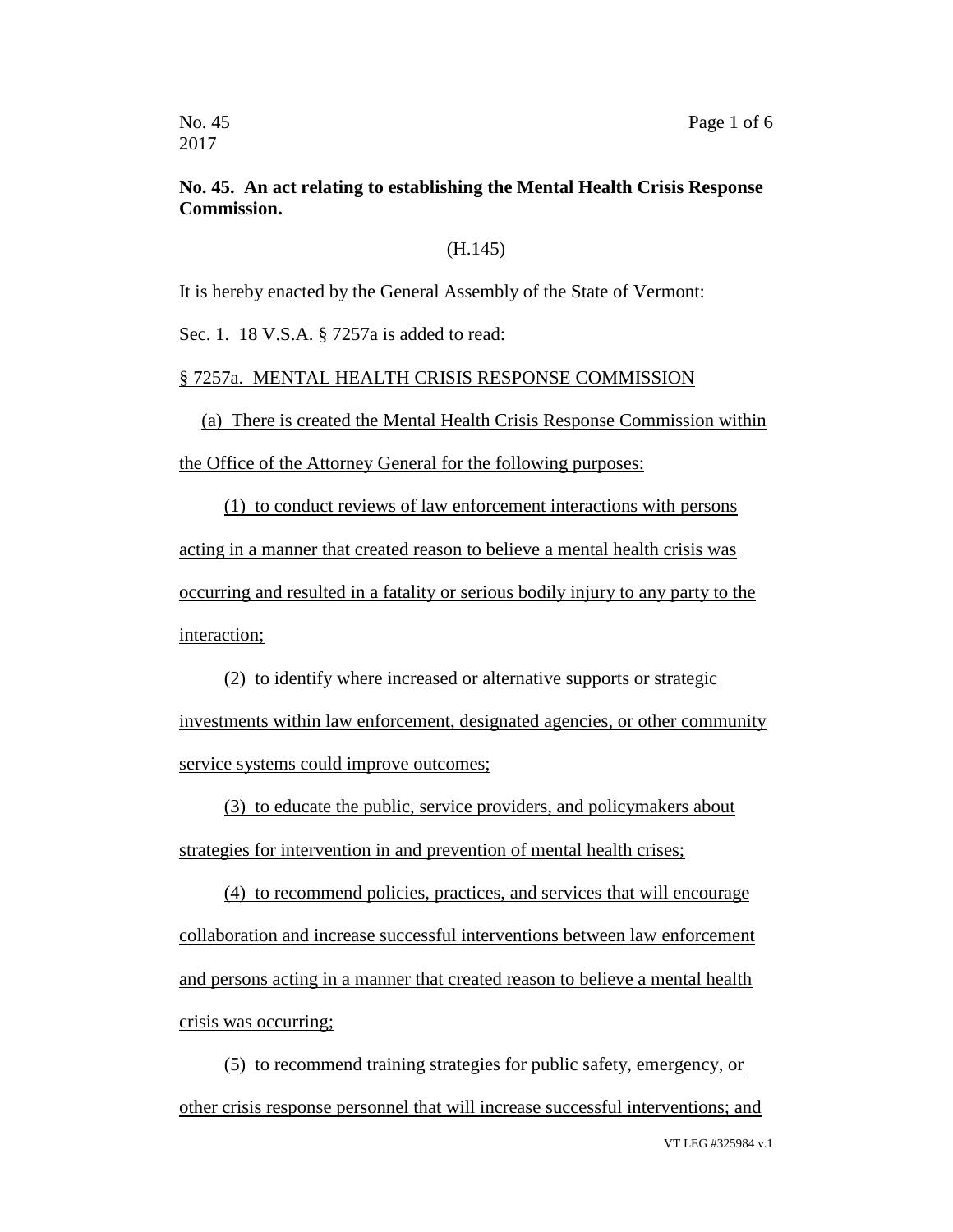(6) to make recommendations based on the review of cases before the Commission.

(b)(1) Each incident involving an interaction between law enforcement and a person acting in a manner that created reason to believe a mental health crisis was occurring that results in a death or serious bodily injury to any party shall be referred to the Office of the Attorney General by the relevant law enforcement agency for review, analysis, and recommendations within 60 days of the incident. Interactions not resulting in death or serious bodily injury may be referred for optional review to the Commission, including review of interactions with positive outcomes that could serve to provide guidance on effective strategies. A law enforcement officer or mental health crisis responder involved in such an interaction is encouraged to refer it to the Commission.

(2) The review process shall not commence until any criminal prosecution arising out of the incident is concluded or the Attorney General and State's Attorney provide written notice to the Commission that no criminal charges shall be filed.

 $(c)(1)$  The Commission shall comprise the following members:

(A) the Attorney General or designee from a division other than that investigating the interaction;

(B) the Commissioner of Mental Health or designee;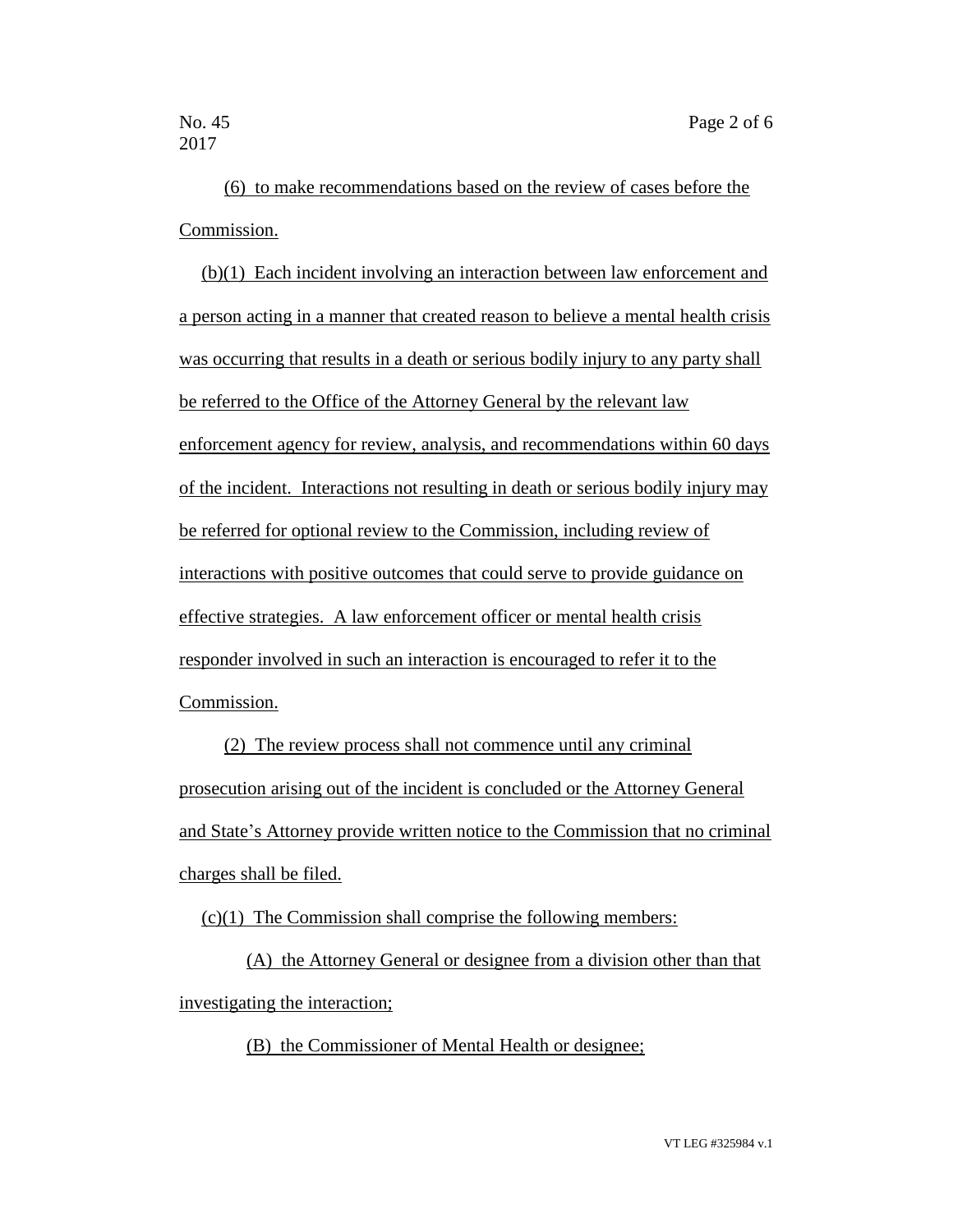### (C) a member of the Vermont State Police, appointed by the

Commissioner of Public Safety;

(D) a representative of frontline local law enforcement, appointed by the Vermont Association of Chiefs of Police;

(E) the Executive Director of the Vermont Criminal Justice Training Council or designee;

(F) a representative of the designated agencies, appointed by

Vermont Care Partners;

(G) the director of Disability Rights Vermont or designee;

(H) an individual who has a personal experience of living with a mental illness or psychiatric disability, appointed by Vermont Psychiatric Survivors;

(I) a family member of an individual who experienced or is experiencing a mental condition or psychiatric disability, appointed by the Vermont chapter of the National Alliance on Mental Illness; and

(J) two regionally diverse at-large members, appointed by the Governor, who are not representative of subdivisions  $(A)$ – $(G)$  of this subdivision  $(c)(1)$ , such as an emergency dispatcher, specialist in interactions between law enforcement and individuals with a perceived mental condition, or a representative of the Vermont Human Rights Commission or Vermont Legal Aid.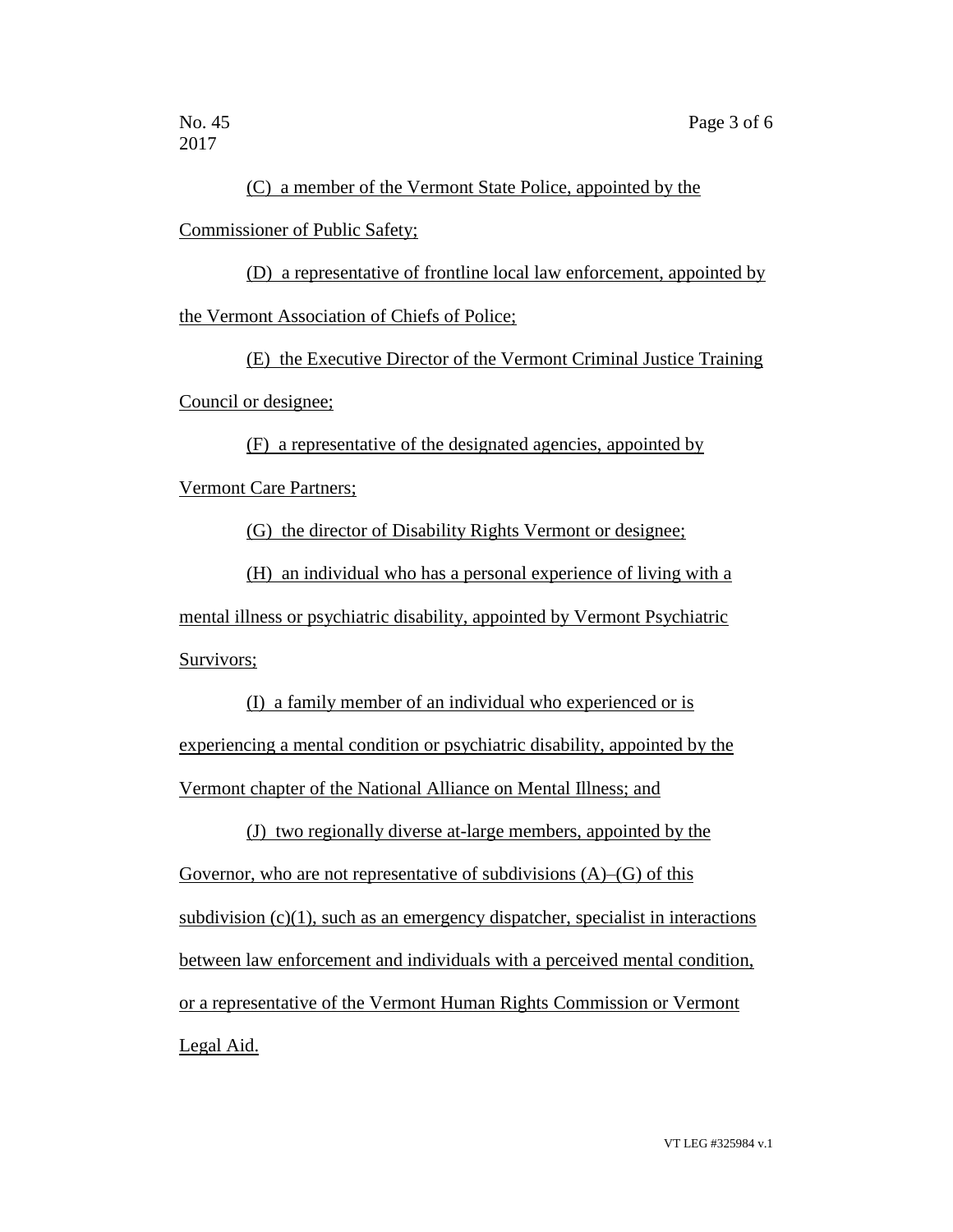2017

(2) The members of the Commission specified in subdivision (1) of this subsection shall serve two-year terms. Any vacancy on the Commission shall be filled in the same manner as the original appointment. The replacement member shall serve for the remainder of the unexpired term.

(3) Members who are part of an organization involved in an interaction under review shall recuse themselves from that review and shall not access any information related to it. The Commission may appoint an interim replacement member to fill the category represented by the recused member for review of that interaction.

(d)(1) The Attorney General or designee shall call the first meeting of the Commission to occur on or before September 30, 2017.

(2) The Commission shall select a chair and vice chair from among its members at the first meeting, and annually thereafter.

(3) The Commission shall meet at such times as may reasonably be necessary to carry out its duties, but at least once in each calendar quarter.

(e) In any case under review by the Commission, upon written request of the Commission, a person who possesses information or records that are necessary and relevant to review an interaction shall, as soon as practicable, provide the Commission with the information and records. The Commission may subpoena information or records necessary and relevant to the review of an interaction from any person who does not provide information or records in his or her possession to the Commission upon receiving an initial written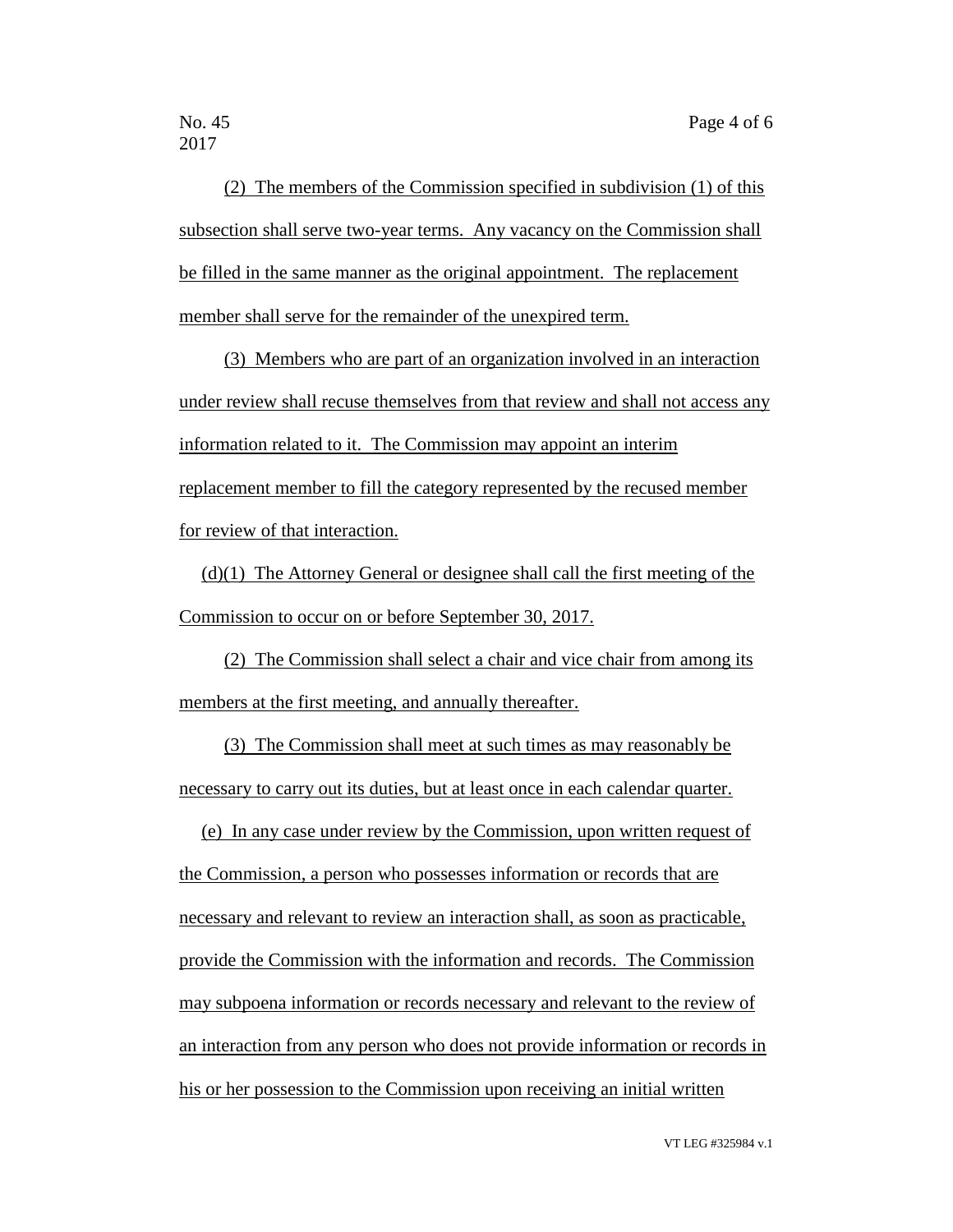request. A person who provides information or records upon request of the Commission is not criminally or civilly liable for providing information or records in compliance with this section.

(f) The proceedings and records of the Commission are confidential and are not subject to subpoena, discovery, or introduction into evidence in a civil or criminal action. The Commission shall not use the information, records, or data for purposes other than those designated by subsections (a) and (i) of this section.

(g) To the extent permitted under federal law, the Commission may enter into agreements with nonprofit organizations and private agencies to obtain otherwise confidential information.

(h) Commission meetings are confidential and shall be exempt from

1 V.S.A. chapter 5, subchapter 2 (the Vermont Open Meeting Law). Commission records are exempt from public inspection and copying under the Public Records Act and shall be kept confidential.

(i) Notwithstanding 2 V.S.A.  $\S 20(d)$ , the Commission shall report its conclusions and recommendations to the Governor, General Assembly, and Chief Justice of the Vermont Supreme Court as the Commission deems necessary, but no less frequently than once per calendar year. The report shall disclose individually identifiable health information only to the extent necessary to convey the Commission's conclusions and recommendations, and any such disclosures shall be limited to information already known to the